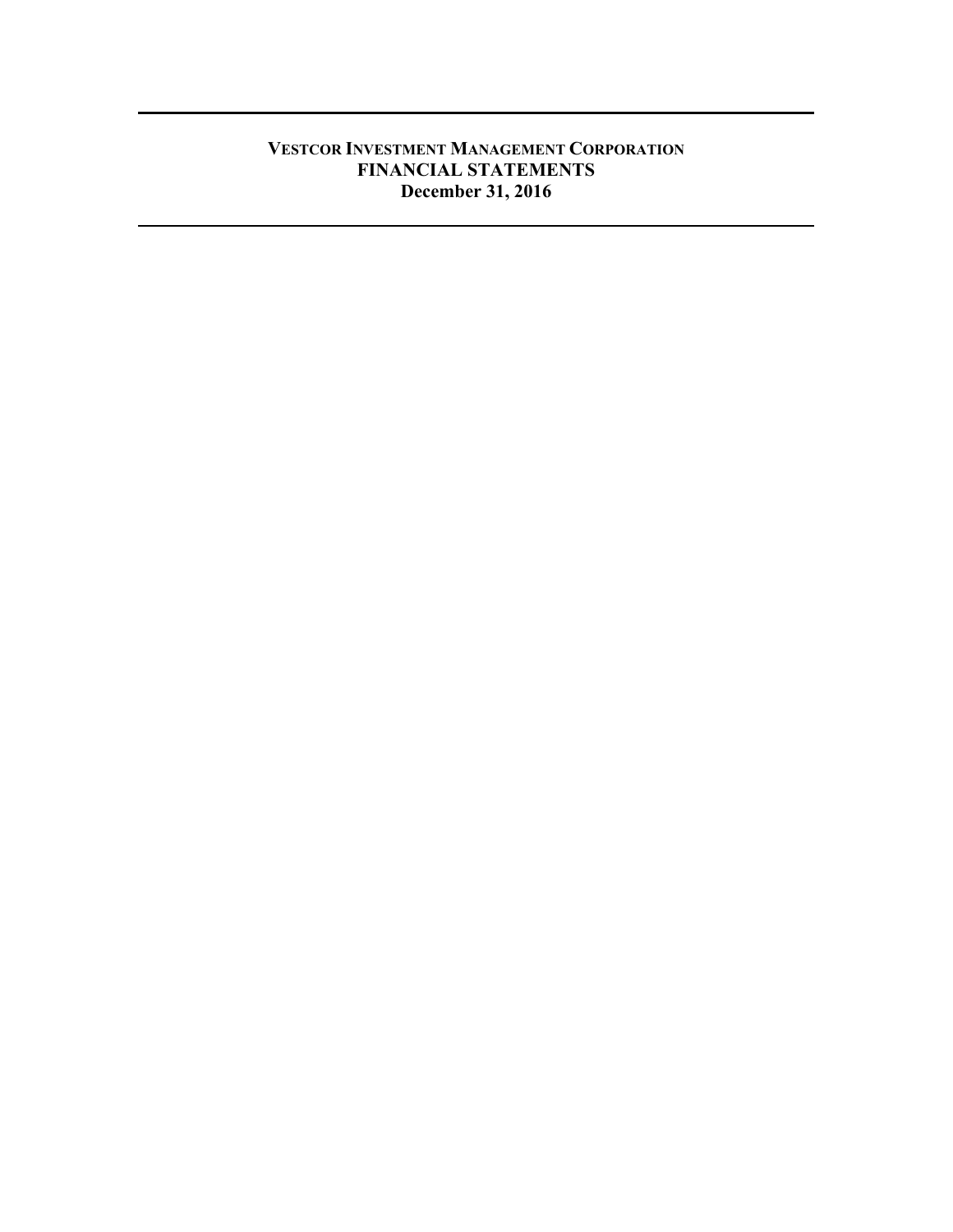

KPMG LLP Frederick Square One Factory Lane 133 Prince William Street 700-77 Westmorland Street PO Box 827 PO Box 2388 Stn Main Fredericton NB E3B 6Z3 Moncton NB E1C 8N6 Saint John NB E2L 3V6

Telephone (506) 452-8000 Telephone (506) 856-4400 Telephone (506) 634-1000 Fax (506) 450-0072 Fax (506) 856-4499 Fax (506) 633-8828

# **INDEPENDENT AUDITORS' REPORT**

To the Board of Directors of Vestcor Investment Management Corporation

We have audited the accompanying financial statements of Vestcor Investment Management Corporation, which comprise the statement of financial position as at December 31, 2016, the statements of operations and changes in net assets and cash flow for the nine-month period ended December 31, 2016, and notes, comprising a summary of significant accounting policies and other explanatory information.

## *Management's Responsibility for the Financial Statements*

Management is responsible for the preparation and fair presentation of these financial statements in accordance with Canadian accounting standards for not-for-profit organizations, and for such internal control as management determines is necessary to enable the preparation of financial statements that are free from material misstatement, whether due to fraud or error.

## *Auditors' Responsibility*

Our responsibility is to express an opinion on these financial statements based on our audit. We conducted our audit in accordance with Canadian generally accepted auditing standards. Those standards require that we comply with ethical requirements and plan and perform the audit to obtain reasonable assurance about whether the financial statements are free from material misstatement.

An audit involves performing procedures to obtain audit evidence about the amounts and disclosures in the financial statements. The procedures selected depend on our judgment, including the assessment of the risks of material misstatement of the financial statements, whether due to fraud or error. In making those risk assessments, we consider internal control relevant to the entity's preparation and fair presentation of the financial statements in order to design audit procedures that are appropriate in the circumstances, but not for the purpose of expressing an opinion on the effectiveness of the entity's internal control. An audit also includes evaluating the appropriateness of accounting policies used and the reasonableness of accounting estimates made by management, as well as evaluating the overall presentation of the financial statements.

We believe that the audit evidence we have obtained is sufficient and appropriate to provide a basis for our audit opinion.

## *Opinion*

In our opinion, the financial statements present fairly, in all material respects, the financial position of Vestcor Investment Management Corporation as at December 31, 2016 and its results of operations and its cash flow for the nine-month period ended December 31, 2016, in accordance with Canadian accounting standards for not-for-profit organizations**.** 

## *Comparative information*

Without modifying our opinion, we draw attention to Note 4 to the financial statements which describes that Vestcor Investment Management Corporation adopted Canadian accounting standards for not-for-profit organizations on April 1, 2016, with a transition date of April 1, 2015. These standards were applied retrospectively by management to the comparative information in these financial statements, including the statement of financial position as at March 31, 2016 and April 1, 2015, and the statements of operations and changes in net assets and cash flow for the year ended March 31, 2016 and related disclosures. We were not engaged to report on the restated comparative information, and as such, it is unaudited.

 $KPMG$  11P

Chartered Professional Accountants March 27, 2017 Fredericton, Canada

KPMG LLP is a Canadian limited liability partnership and a member firm of the KPMG network of independent member firms affiliated with KPMG International Cooperative ("KPMG International"), a Swiss entity. KPMG Canada provides services to KPMG LLP.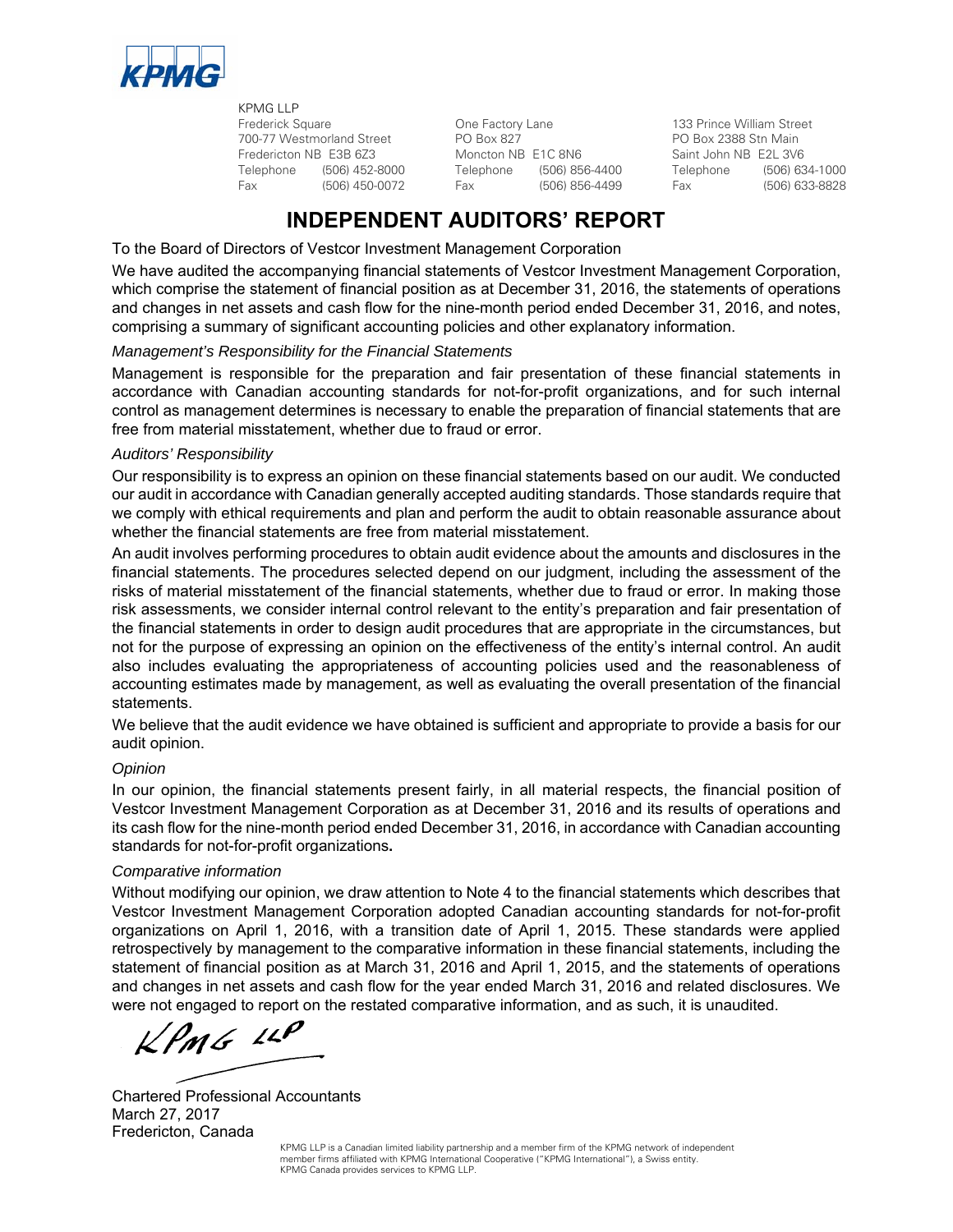## **VESTCOR INVESTMENT MANAGEMENT CORPORATION**

## **Statement of Financial Position**

*(in thousands of Canadian dollars)* 

|                                           | December 31,<br>2016 |               | March 31,<br>2016<br>(Unaudited) | April 1,<br>2015<br>(Unaudited) |
|-------------------------------------------|----------------------|---------------|----------------------------------|---------------------------------|
| <b>ASSETS</b>                             |                      |               |                                  |                                 |
| Current                                   |                      |               |                                  |                                 |
| Cash                                      | \$<br>74             | \$            | 66                               | \$<br>53                        |
| Accounts receivable                       | 5,046                |               | 3,680                            | 2,779                           |
| Other receivables                         | 76                   |               | 6                                | 2                               |
| Prepaid expenses                          | 689                  |               | 519                              | 355                             |
| Total current assets                      | 5,885                |               | 4,271                            | 3,189                           |
| Long-term accounts receivable (note 8)    | 358                  |               | 371                              | 375                             |
| Capital assets (note 5)                   | 371                  |               | 503                              | 450                             |
|                                           | \$<br>6,614          | \$            | 5,145                            | \$<br>4,014                     |
| <b>LIABILITIES AND NET ASSETS</b>         |                      |               |                                  |                                 |
| Current                                   |                      |               |                                  |                                 |
| Accounts payable and accrued liabilities  |                      |               |                                  |                                 |
| (note 6)                                  | \$<br>5,858          | $\mathcal{S}$ | 4,252                            | \$<br>3,164                     |
| Current portion of supplemental pension   |                      |               |                                  |                                 |
| (note 8)                                  | 26                   |               | 19                               | 25                              |
| Total current liabilities                 | 5,884                |               | 4,271                            | 3,189                           |
| Supplemental pension (note 8)             | 358                  |               | 371                              | 375                             |
| Deferred contributions related to capital |                      |               |                                  |                                 |
| assets (note $10$ )                       | 371                  |               | 503                              | 450                             |
| <b>Total liabilities</b>                  | 6,613                |               | 5,145                            | 4,014                           |
| Unrestricted net assets                   |                      |               |                                  |                                 |
|                                           | \$<br>6,614          | \$            | 5,145                            | \$<br>4,014                     |

*See accompanying notes to financial statements*  Contractual obligations and contingencies *(note 7)*

Approved on behalf of the Board:

while wat

Michael W. Walton Cathy Rignanesi<br>
Cathy Rignanesi<br>
Chairperson of the Board Chairperson of the Chairperson of the Chairperson of the Chairperson of the Chairperson of the Chairperson of the Chairperson of the Chairperson

Cathy Rignancia

Chairperson of the Audit Committee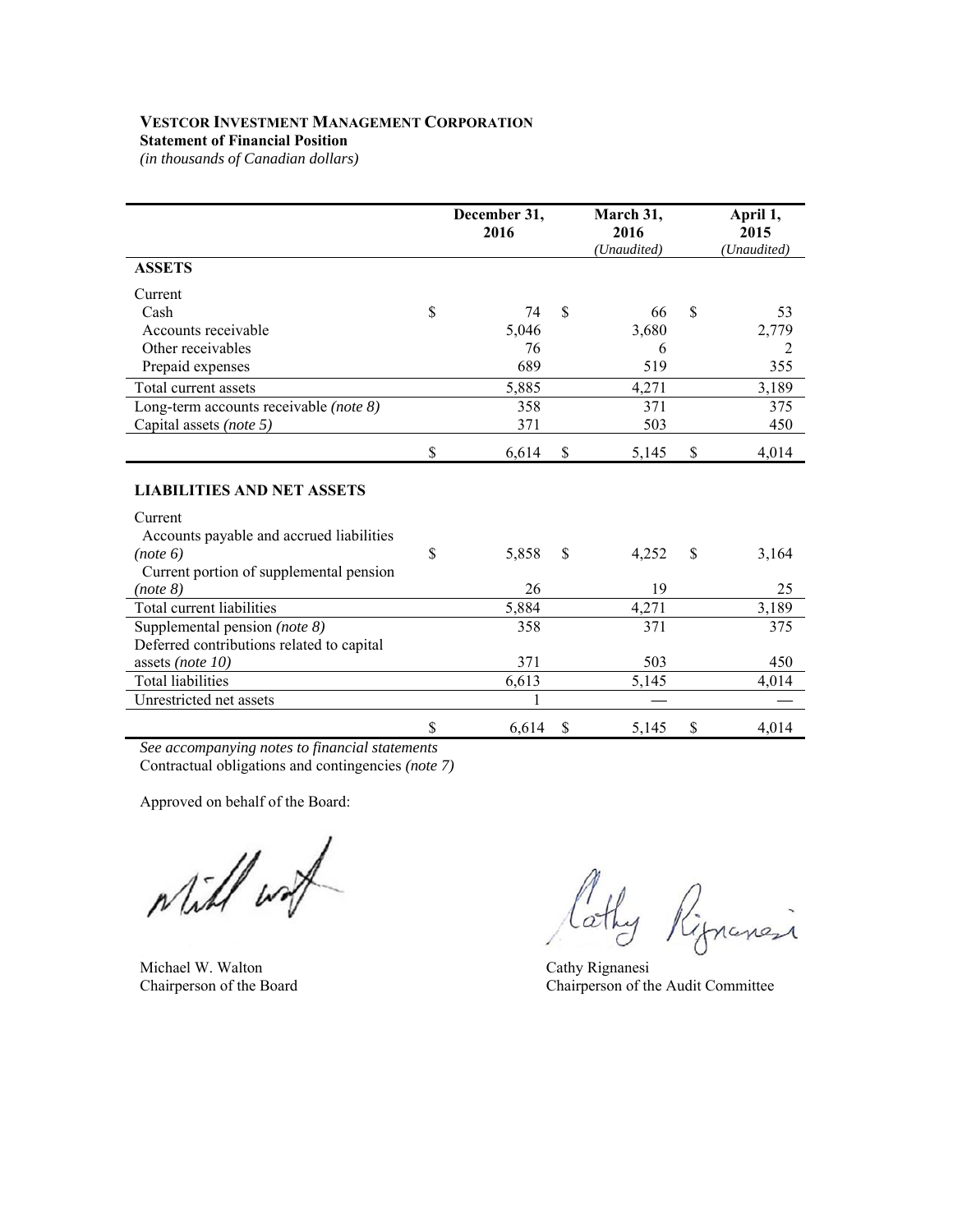#### **VESTCOR INVESTMENT MANAGEMENT CORPORATION Statements of Operations and Changes in Net Assets**

*(in thousands of Canadian dollars)* 

|                                                                                                   | Nine months<br>ended<br>December 31,<br>2016 |               | <b>Year ended</b><br>March 31,<br>2016<br>(Unaudited) |
|---------------------------------------------------------------------------------------------------|----------------------------------------------|---------------|-------------------------------------------------------|
| <b>REVENUE</b>                                                                                    |                                              |               |                                                       |
| Investment management fees (note 11)<br>Amortization of deferred contributions related to capital | \$<br>13,335                                 | \$            | 17,719                                                |
| assets (note $10$ )                                                                               | 159                                          |               | 176                                                   |
| Other                                                                                             | 2                                            |               | 2                                                     |
| <b>Total revenue</b>                                                                              | 13,496                                       |               | 17,897                                                |
| <b>EXPENSES</b>                                                                                   |                                              |               |                                                       |
| Internal investment management                                                                    |                                              |               |                                                       |
| Salaries and benefits                                                                             | 7,906                                        |               | 9,237                                                 |
| Information systems                                                                               | 1,536                                        |               | 1,873                                                 |
| Securities custody                                                                                | 776                                          |               | 1,183                                                 |
| Office and business                                                                               | 326                                          |               | 414                                                   |
| Professional services                                                                             | 268                                          |               | 376                                                   |
| Office rent                                                                                       | 244                                          |               | 303                                                   |
| Amortization of capital assets                                                                    | 159                                          |               | 176                                                   |
| Total internal investment management                                                              | 11,215                                       |               | 13,562                                                |
| External investment management                                                                    |                                              |               |                                                       |
| Investment management                                                                             | 2,188                                        |               | 4,288                                                 |
| Securities custody                                                                                | 93                                           |               | 47                                                    |
| Total external investment management                                                              | 2,281                                        |               | 4,335                                                 |
| <b>Total expenses</b>                                                                             | 13,496                                       |               | 17,897                                                |
| <b>Excess of revenue over expenses</b>                                                            |                                              |               |                                                       |
| Unrestricted net assets, beginning of period                                                      |                                              |               |                                                       |
| <b>UNRESTRICTED NET ASSETS, end of period</b>                                                     | \$                                           | $\mathcal{S}$ |                                                       |

*See accompanying notes to financial statements*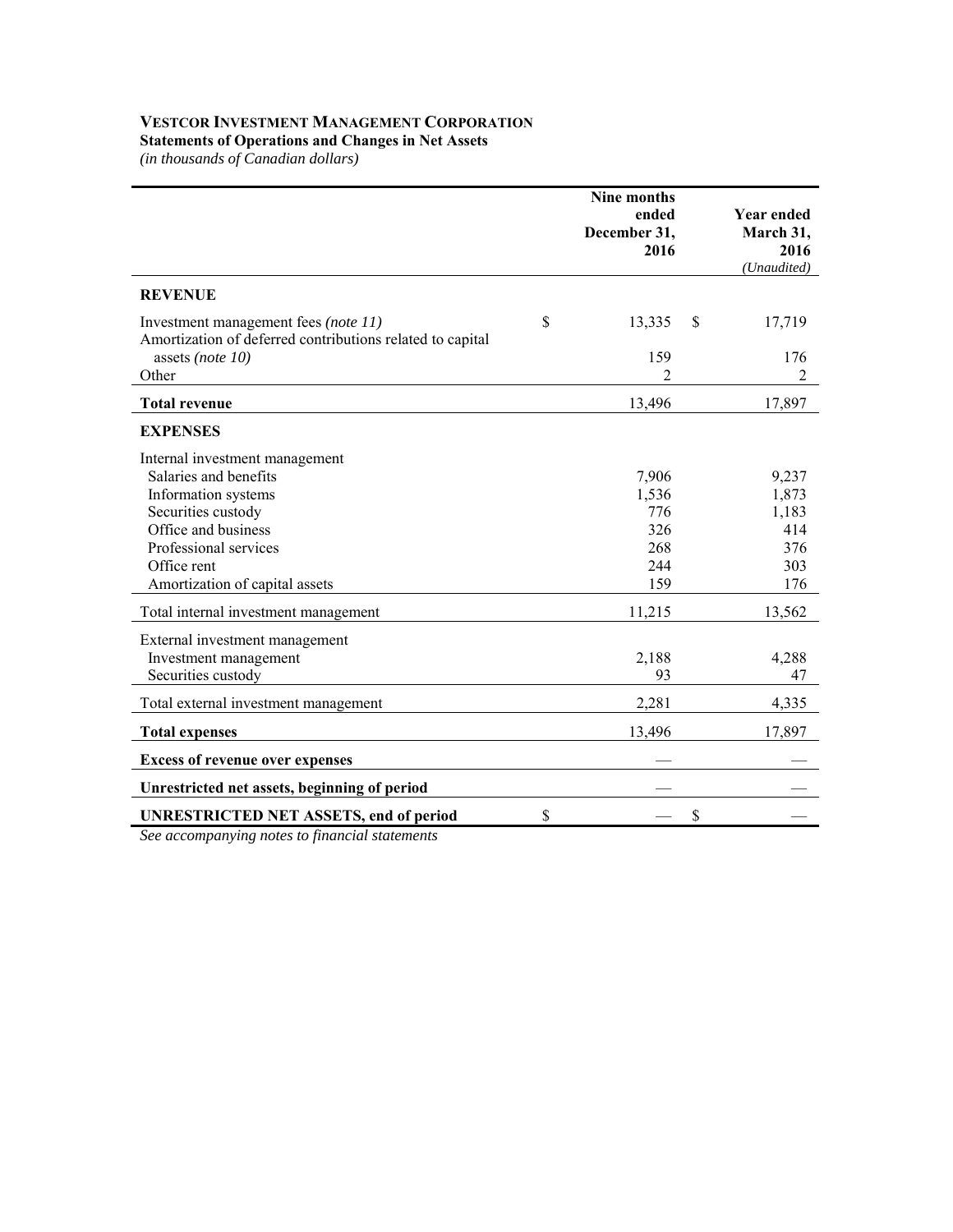## **VESTCOR INVESTMENT MANAGEMENT CORPORATION Statement of Cash Flow**

*(in thousands of Canadian dollars)* 

|                                                           | Nine months<br>ended<br>December 31,<br>2016 | <b>Year ended</b><br>March 31,<br>2016<br>(Unaudited) |
|-----------------------------------------------------------|----------------------------------------------|-------------------------------------------------------|
| <b>OPERATING ACTIVITIES</b>                               |                                              |                                                       |
| <b>Excess of revenue over expenses</b>                    | \$                                           | \$                                                    |
| Non-cash items:                                           |                                              |                                                       |
| Amortization of capital assets                            | 159                                          | 176                                                   |
| Amortization of deferred contributions related to capital |                                              |                                                       |
| assets                                                    | (159)                                        | (176)                                                 |
| Supplemental pension                                      | 13                                           | 15                                                    |
| Changes in non-cash operating working capital:            |                                              |                                                       |
| Increase in accounts receivable                           | (1,352)                                      | (897)                                                 |
| Increase in other receivables                             | (70)                                         | (4)                                                   |
| Increase in prepaid expenses                              | (170)                                        | (164)                                                 |
| Increase in accounts payable and accrued liabilities      | 1,606                                        | 1,088                                                 |
| Net cash from operating activities                        | 27                                           | 38                                                    |
| <b>INVESTING ACTIVITIES</b>                               |                                              |                                                       |
| Purchases of capital assets                               | (27)                                         | (229)                                                 |
| Deferred contributions related to capital assets          | 27                                           | 229                                                   |
| Net cash used in investing activities                     |                                              |                                                       |
| <b>FINANCING ACTIVITIES</b>                               |                                              |                                                       |
| Payment of supplemental pension                           | (19)                                         | (25)                                                  |
| Net cash used in financing activities                     | (19)                                         | (25)                                                  |
| <b>INCREASE IN CASH DURING PERIOD</b>                     | 8                                            | 13                                                    |
| Cash, beginning of period                                 | 66                                           | 53                                                    |
| <b>CASH, END OF PERIOD</b>                                | \$<br>74                                     | \$<br>66                                              |

*See accompanying notes to financial statements*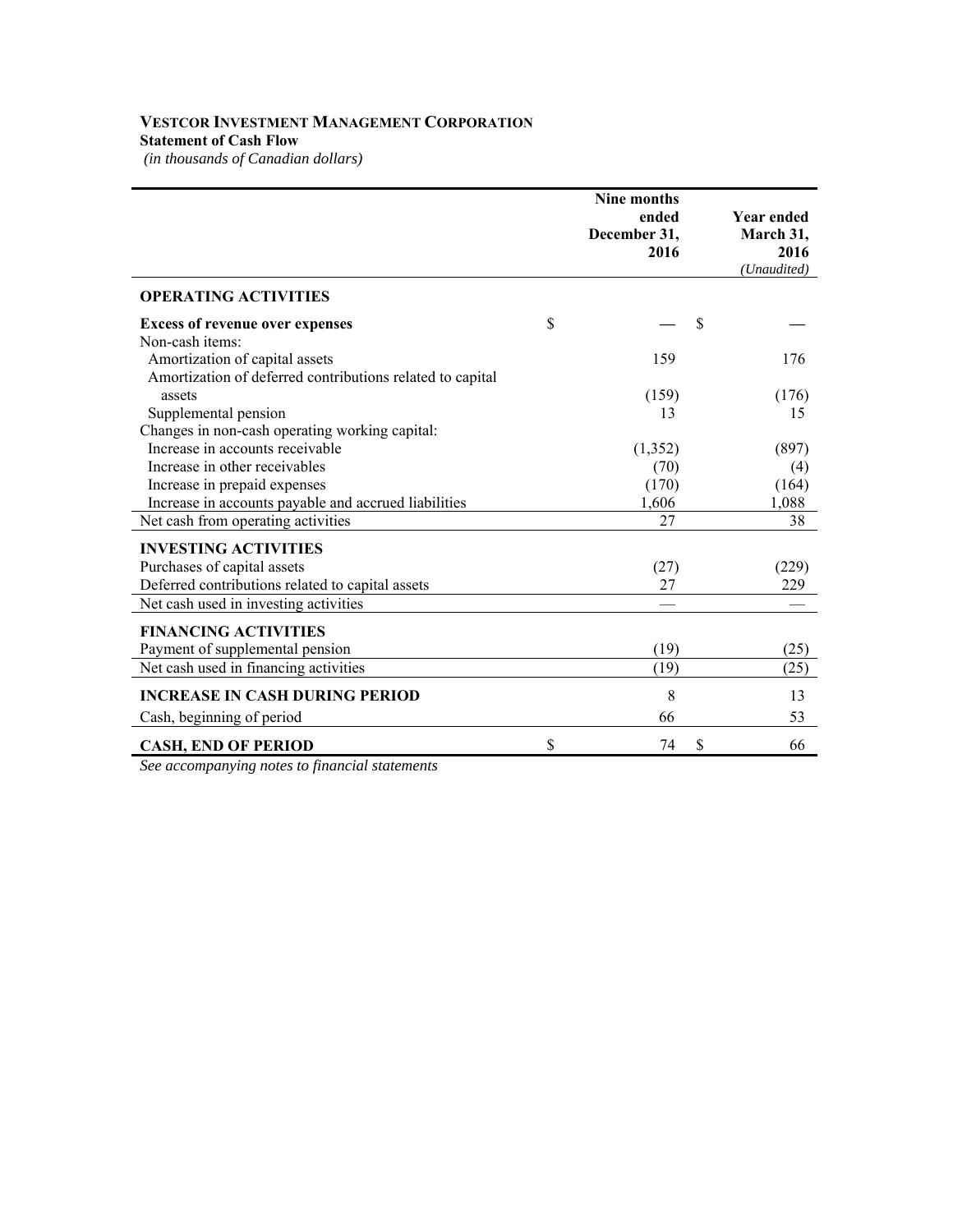*(in thousands of Canadian dollars)* 

#### **1. Nature of Operations**

Vestcor Investment Management Corporation ("VIMC" or "the Corporation") was established pursuant to *New Brunswick Investment Management Corporation Act* which was proclaimed on March 11, 1996 and was continued effective October 1, 2016 as a share corporation pursuant to the *Vestcor Act* (the "Act"). VIMC's mandate is to act as an investment manager for pension and other pools of capital within the public sector.

VIMC is wholly-owned by Vestcor Corp., a not-for-profit organization whose Members consist of the New Brunswick Public Service Pension Plan ("NBPSPP") and New Brunswick Teachers' Pension Plan ("NBTPP"). Under the Act, the fiscal year end of VIMC was changed to December 31. The authorized share capital of VIMC consists of an unlimited number of shares of one class without par value. On October 1, 2016, 1,000 shares were issued to Vestcor Corp. for \$1 (dollar) per share.

VIMC recovers all operating expenses and capital expenditures on a cost recovery basis. VIMC is a not-for-profit organization and, as such, is exempt from income taxes under Subsection 149(1)(l) of the *Income Tax Act* (Canada).

At December 31, 2016, the estimated market value of assets managed by VIMC was \$15.7 billion. These assets are held in separate partnerships and pooled fund entities, managed by VIMC.

#### **2. Significant Accounting Policies**

*(a) Basis of presentation* 

These financial statements have been prepared in accordance with CPA Handbook Part III – *Accounting Standards for Not-for-Profit Organizations*. The significant accounting policies used in the preparation of these financial statements are as follows:

*(b) Revenue recognition* 

Fees for services are recognized in revenue as services are performed and collection is probable. VIMC follows the deferral method of accounting for contributions. Contributions restricted for the purchase of capital assets are deferred and amortized into revenue on a straight-line basis at rates corresponding with amortization rates for the related capital assets.

*(c) Capital assets* 

Capital assets are recorded at acquisition cost less accumulated amortization. When a capital asset no longer contributes to the corporation's ability to provide services it's carrying amount is written down to its residual value. Capital assets are amortized over their estimated useful lives, calculated on a straight-line basis, using the following rates:

| Computer equipment      | - 3 years                       |
|-------------------------|---------------------------------|
| Furniture and equipment | $-12.5$ years                   |
| Leasehold improvements  | - over the remaining lease term |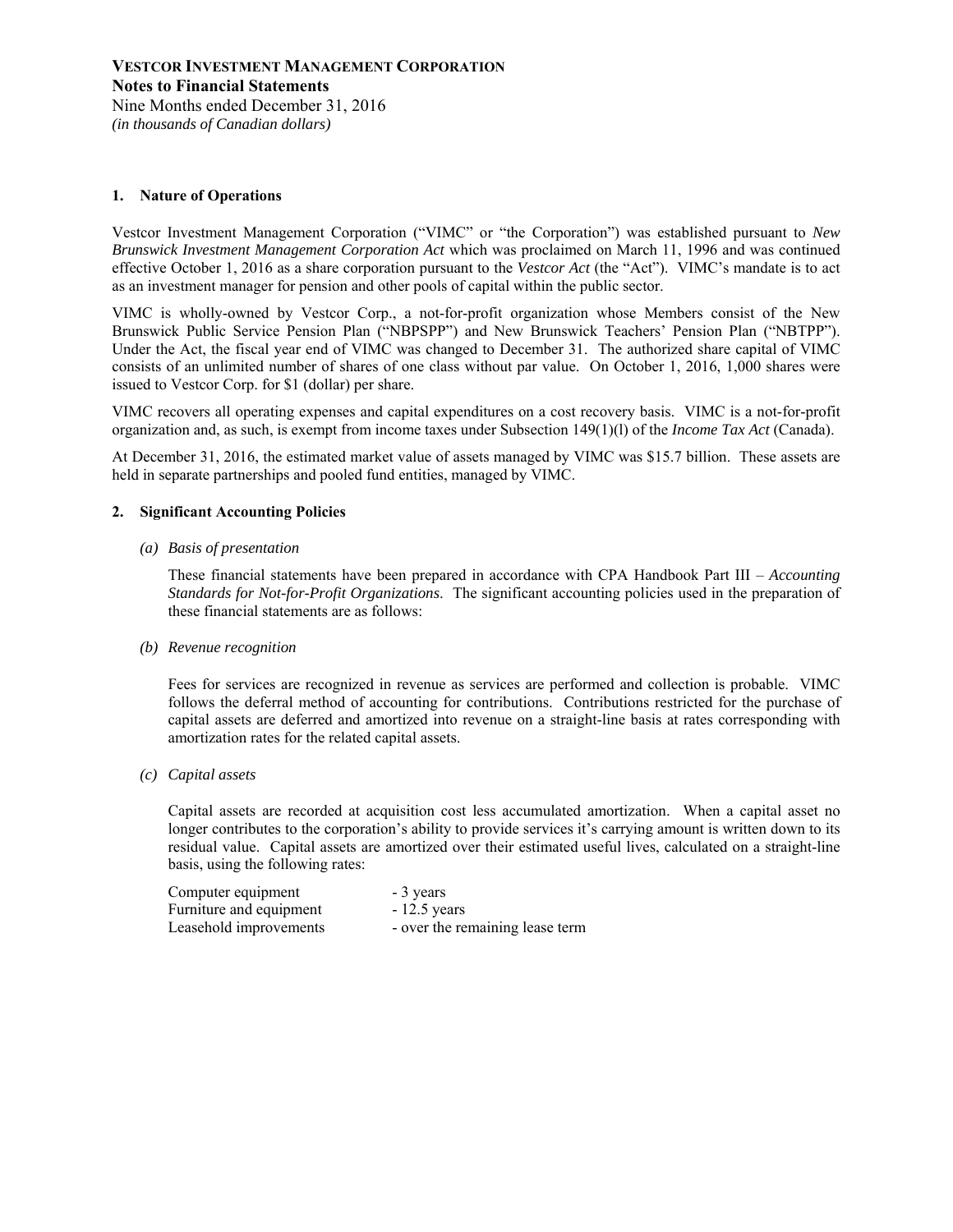Nine Months ended December 31, 2016 *(in thousands of Canadian dollars)* 

#### **2. Significant Accounting Policies** *(continued)*

#### *(d) Employee future benefits*

Since January 1, 2014, full-time employees of VIMC are members of the NBPSPP. The NBPSPP is a multiemployer contributory target benefit plan. Prior to January 1, 2014, VIMC full time employees were members of the *Public Service Superannuation Act*, a contributory defined benefit multiemployer plan. In addition, certain employees are also members of a retirement compensation arrangement sponsored by the Province of New Brunswick. These plans assets and liabilities are not segregated. Since it is not practicable to obtain all of the information required for a materially precise attribution of VIMC's portion of the obligations, VIMC uses defined contribution accounting to account for its portion of these plans. Accordingly, employer contributions are expensed as incurred.

*(e) Financial instruments* 

Financial instruments are recorded at fair value on initial recognition. All financial instruments are subsequently recorded at cost or amortized cost, unless management has elected to carry any such financial instruments at fair value. VIMC has not elected to carry any such financial instruments at fair value.

Financial assets are assessed for impairment on an annual basis at the end of the fiscal year if there are indicators of impairment. If there is an indicator of impairment, VIMC determines if there is a significant adverse change in the expected amount or timing of future cash flows from the financial asset. If there is a significant adverse change in the expected cash flows, the carrying value of the financial asset is reduced to the highest of the present value of the expected cash flows, the amount that could be realized from selling the financial asset or the amount VIMC expects to realize by exercising its right to any collateral. If events and circumstances reverse in a future period, an impairment loss will be reversed to the extent of the improvement, not exceeding the initial carrying value.

*(f) Use of estimates* 

The preparation of the financial statements requires management to make estimates and assumptions that effect the reported amounts of assets and liabilities and disclosure of contingent assets and liabilities at the date of the financial statements and the reported amounts of revenue and expenses during the year. Key items subject to such estimates and assumptions include the net recoverable amount of accounts receivable, determination of the estimated useful life and selection of rates of amortization of capital assets *(note 5)*  and deferred contributions *(note 10)* and the estimated actuarial liability for supplemental pension *(note 8)*.

#### **3. Comparative Figures**

Certain comparative figures have been reclassified to conform to the financial statement presentation adopted in the current year. Management changed its practice of reporting fees incurred for external investment managers net of fees billed on the Statement of Operations and Changes in Net Assets and instead reports these items on a gross basis as revenue and expenses. Management believes that this presentation better reflects the full service provided to its clients from its activities. Accordingly, total revenue and total expenses for the comparative period have been reclassified by \$5,518.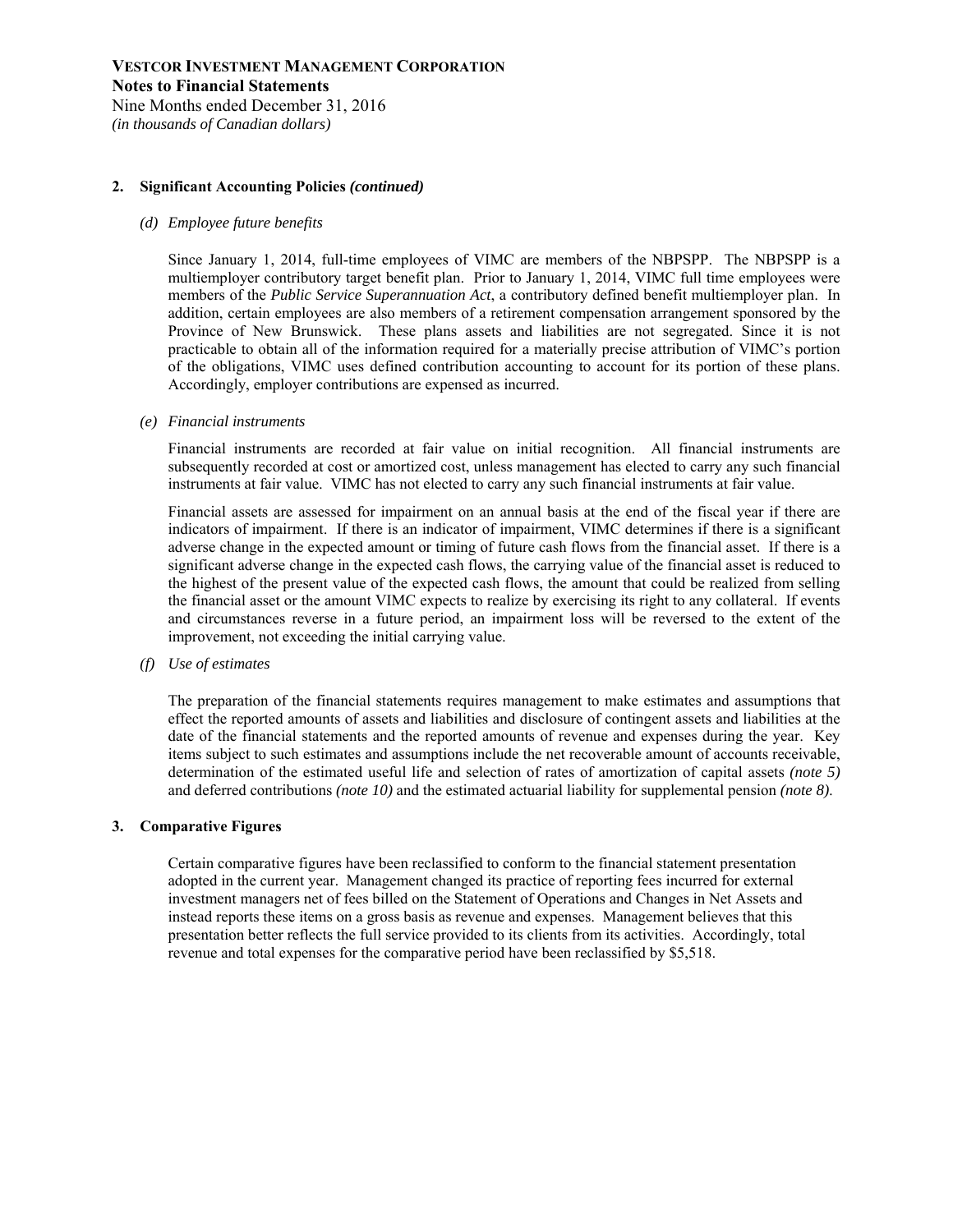#### **4. Transition to Accounting Standards for Not-for-Profit Organizations**

VIMC adopted Canadian accounting standards for not-for-profit organizations (NFP GAAP) on April 1, 2016, with changes applied retrospectively. Previously, VIMC reported in accordance with Canadian public sector accounting standards (PSAS).

Under PSAS, revenue was recognized when billed with no deferral, thereby creating surplus or deficit whenever capital assets purchased in the period differed from the amortization of previous purchases of capital assets. Under NFP GAAP, VIMC will defer the recognition of fees billed relating to capital expenditures to match the amortization of those capital expenditures over their estimated useful lives. On April 1, 2015, the date of transition to NFP GAAP, deferred contributions related to capital assets as shown on the Statement of Financial Position was increased by \$450 and net assets were decreased by \$450.

Section 1501, *First-Time Adoption by Not-for-Profit Organizations*, sets out the decisions to be made and the accounting to be followed, including certain elections and exemptions, to facilitate the transition from PSAS to NFP GAAP. NFP GAAP permits a first-time adopter to:

- elect to measure its capital assets at fair value;
- apply a transitional provision to recognize any unamortized transitional obligation related to employee future benefits;
- designate a financial asset or financial liability to be measured at fair value at the date of adoption of NFP GAAP.

VIMC has chosen to not elect, apply or designate any of these accounting adjustments.

Section 1101, *Generally Accepted Accounting Principles for Not-for-Profit Organizations*, clarifies the primary sources of GAAP for purposes of reporting under NFP GAAP and requires that Part II of the CPA Handbook, *Accounting Standards for Private Enterprises* (ASPE), be used if there is no specific Part III guidance available. Under Section 3462, *Employee Future Benefits,* an entity is not required to accrue for a liability for sick-pay benefits that accumulate but do not vest. Accordingly on April 1, 2015, VIMC has decreased the employee future benefits obligation related to its sick leave benefit as shown on the Statement of Financial Position by \$64 and increased net assets by \$64.

VIMC obtained an actuarial valuation of its supplemental pension. For purposes of preparing an actuarial valuation, the discount rate assumption used for NFP GAAP purposes is the rate on high quality long-term bonds rather than the government's cost of borrowing as required under PSAS. This change in discount rate resulted in VIMC recording a supplemental pension liability as at April 1, 2015 of \$400 by increasing the supplemental pension liability in the Statement of Financial Position by \$40 and decreasing the net assets by \$40.

Accordingly, the reconciliation between previously reported accumulated surplus and restated net assets as at April 1, 2015 is as follows:

| Previously reported accumulated surplus at April 1, 2015            |       |
|---------------------------------------------------------------------|-------|
| Adjustments on transition to NFP GAAP:                              |       |
| Recognition of accounting timing differences in accounts receivable | 418   |
| Recognition of deferred contributions                               | (450) |
| Derecognition of sick leave liability                               | 64    |
| Increase in supplemental pension liability                          | (40)  |
| Restated net assets in accordance with NFP GAAP                     |       |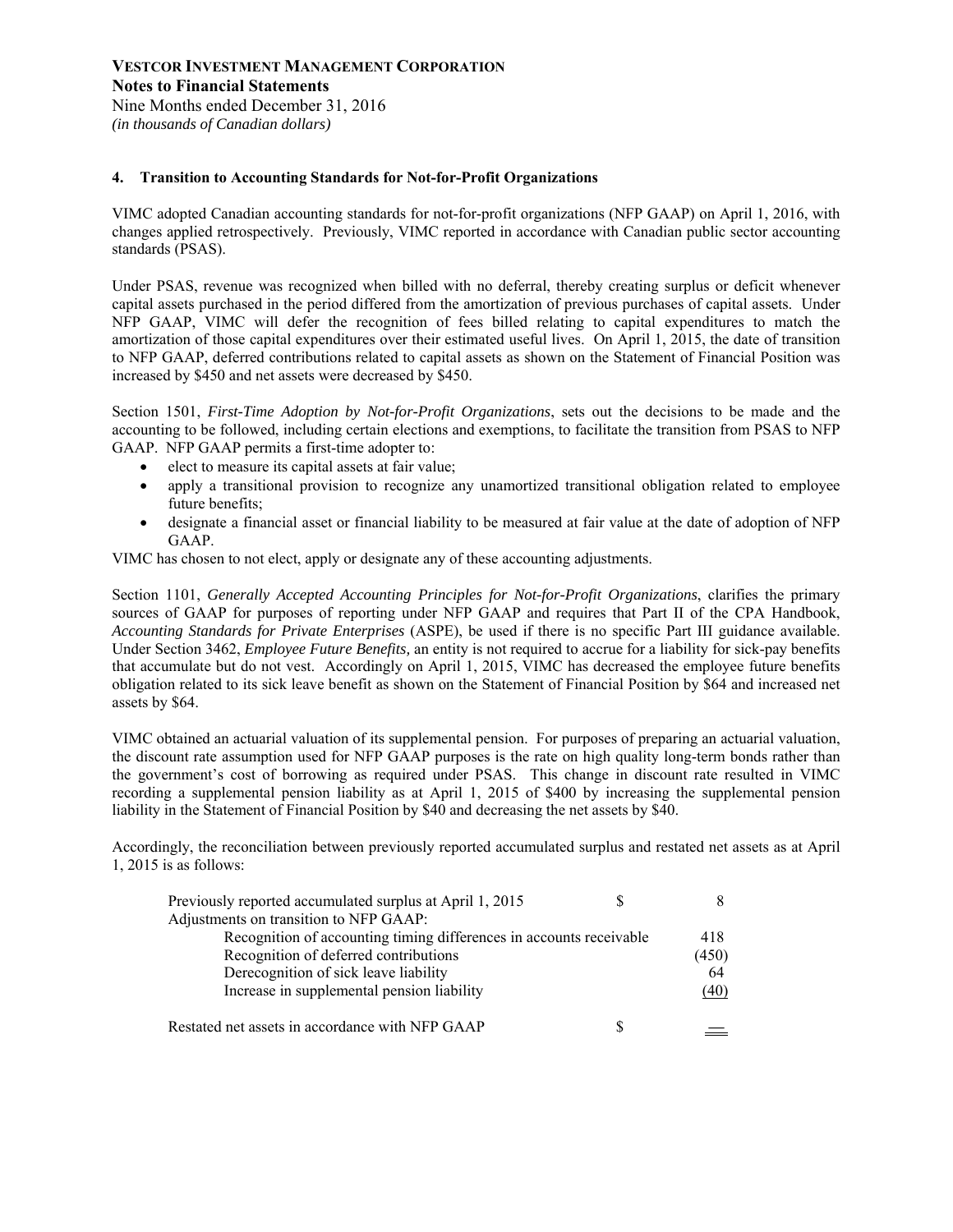## **4. Transition to Accounting Standards for Not-for-Profit Organizations** *(continued)*

The reconciliation between previously reported annual surplus and restated excess of revenue over expenses in accordance with NFP GAAP for the year ended March 31, 2016 reflects the impact of these adjustments as follows:

| Annual surplus previously reported in accordance with PSAS              |       |
|-------------------------------------------------------------------------|-------|
| Adjustments relating to NFP GAAP:                                       |       |
| Amortization of deferred contributions related to capital assets        | 176   |
| Deferral of contributions related to capital assets                     | (229) |
| Decrease of sick leave expense                                          |       |
| Restated excess of revenue over expenses in accordance with NFP GAAP \$ |       |

## **5. Capital Assets**

|                                 |    | Computer<br>equipment |    | <b>Furniture and</b><br>equipment |     | Leasehold<br>improvements |          | December 31,<br>2016<br><b>Total</b> |
|---------------------------------|----|-----------------------|----|-----------------------------------|-----|---------------------------|----------|--------------------------------------|
| Cost                            |    |                       |    |                                   |     |                           |          |                                      |
| Opening balance                 | \$ | 1.441                 | -S | 477                               | -\$ | 444                       | <b>S</b> | 2,362                                |
| Purchases                       |    | 12                    |    | 13                                |     | ↑                         |          | 27                                   |
| Closing balance                 |    | 1,453                 |    | 490                               |     | 446                       |          | 2,389                                |
| <b>Accumulated amortization</b> |    |                       |    |                                   |     |                           |          |                                      |
| Opening balance                 |    | 1,114                 |    | 380                               |     | 365                       |          | 1,859                                |
| Amortization expense            |    | 136                   |    | 13                                |     | 10                        |          | 159                                  |
| Closing balance                 |    | 1,250                 |    | 393                               |     | 375                       |          | 2,018                                |
| Net book value                  | J  | 203                   | S  | 97                                | \$  | 71                        | S        | 371                                  |

|                                 |    | Computer<br>equipment |     | <b>Furniture and</b><br>equipment |               | Leasehold<br>improvements |               | March 31,<br>2016<br><b>Total</b><br>(Unaudited) |
|---------------------------------|----|-----------------------|-----|-----------------------------------|---------------|---------------------------|---------------|--------------------------------------------------|
| Cost                            |    |                       |     |                                   |               |                           |               |                                                  |
| Opening balance                 | \$ | 1,258                 | -\$ | 450                               | <sup>\$</sup> | 425                       | - \$          | 2,133                                            |
| Purchases                       |    | 183                   |     | 27                                |               | 19                        |               | 229                                              |
| Closing balance                 |    | 1,441                 |     | 477                               |               | 444                       |               | 2,362                                            |
| <b>Accumulated amortization</b> |    |                       |     |                                   |               |                           |               |                                                  |
| Opening balance                 |    | 968                   |     | 364                               |               | 351                       |               | 1,683                                            |
| Amortization expense            |    | 146                   |     | 16                                |               | 14                        |               | 176                                              |
| Closing balance                 |    | 1,114                 |     | 380                               |               | 365                       |               | 1,859                                            |
| Net book value                  | ¢  | 327                   | \$  | 97                                | S             | 79                        | <sup>\$</sup> | 503                                              |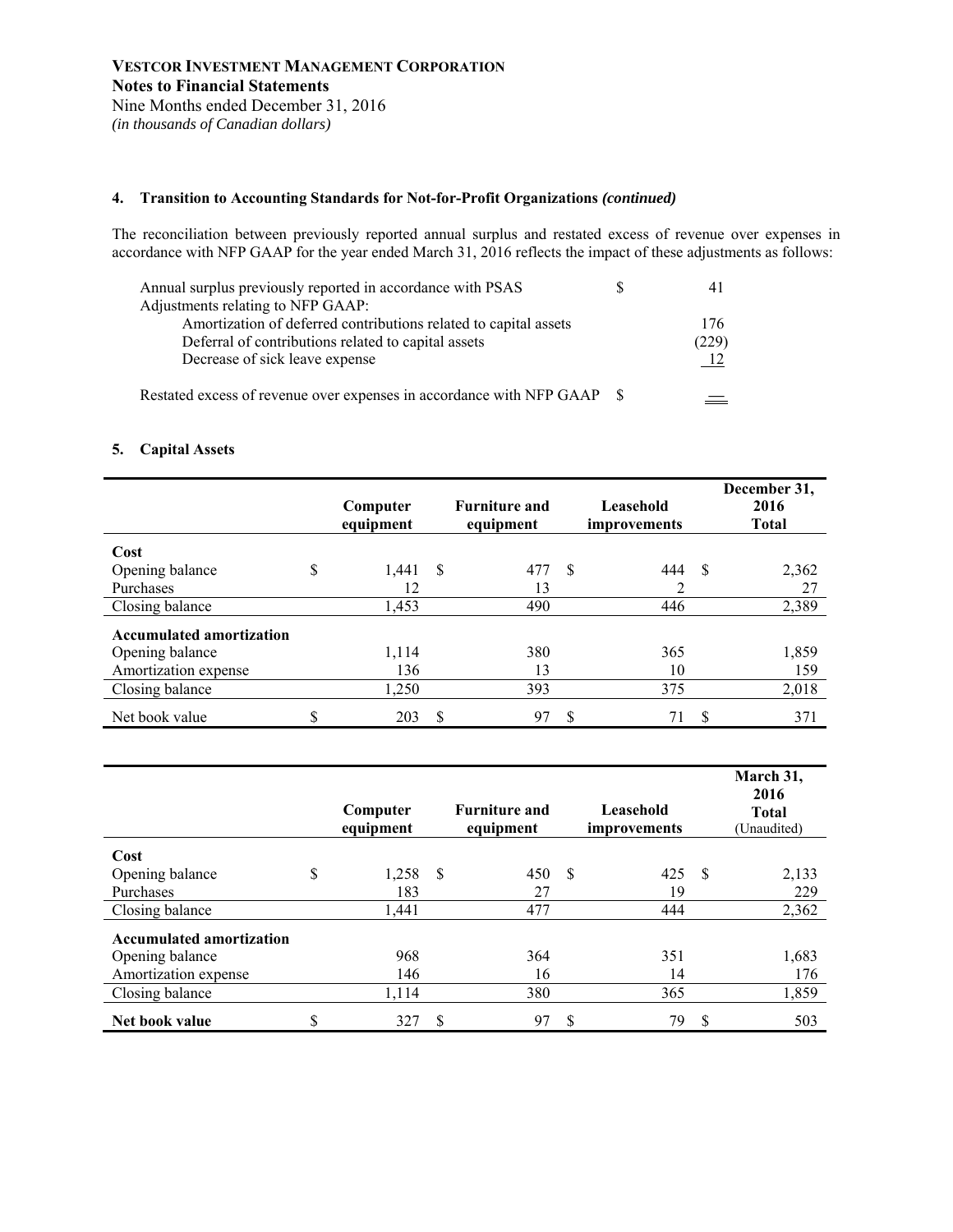*(in thousands of Canadian dollars)* 

#### **6. Government Remittances**

Included in accounts payable and accrued liabilities in the Statement of Financial Position are government remittances at December 31, 2016 of \$47 (March 31, 2016 - \$88 (unaudited); April 1, 2015 - \$58 (unaudited)) which include amounts payable for GST/HST and payroll-related taxes.

#### **7. Contractual Obligations and Contingencies**

VIMC leases its premises under a ten-year operating lease which expires on January 31, 2022. The future minimum lease payments are \$256 per annum. Upon signing, VIMC received a lease inducement in the amount of \$25 which is being amortized to office rent expense in the Statement of Operations on a straight-line basis over the term of the lease. A first charge on the leasehold improvements, furniture and equipment has been pledged to the landlord as collateral for the lease inducement.

The lease contains two possible early termination clauses which would result in a retroactive increase to the minimum lease payments made to reflect the shorter lease term. Early termination would also trigger repayment of the unamortized balance of the lease inducement.

#### **8. Supplemental Pension**

VIMC has an estimated liability of \$384 (March 31, 2016 - \$390 (unaudited) and April 1, 2015 - \$400 (unaudited)) for special supplemental pension relating to past service awarded during 2003-2004. The accrued liability was determined by an actuarial valuation carried out as of March 31, 2015 and extrapolated to March 31, 2016 and December 31, 2016. The accrued liability is equivalent to the present value of the expected future payments. The ultimate cost to VIMC will vary based on the rise in the consumer price index and demographic factors. Changes in the expected liability are recorded in the period the change occurs. Payments are recovered in fees charged to clients.

#### **9. Employee Future Benefits**

VIMC is a participating employer in the NBPSPP. For the nine months ended December 31, 2016, VIMC expensed contributions of \$398 under the terms of the NBPSPP pension plan (March 31, 2016 – \$533 (unaudited)). VIMC is also a participating employer in a retirement compensation arrangement ("RCA"). For the nine months ended December 31, 2016, VIMC expensed contributions of \$124 under the terms of the RCA (March 31, 2016 – \$100 (unaudited)).

#### **10. Deferred Contributions Related to Capital Assets**

The balance of unamortized deferred contributions consists of the following:

|                                        | December 31, | March 31,<br>2016<br>(Unaudited) |  |       |
|----------------------------------------|--------------|----------------------------------|--|-------|
| Balance, beginning of period           |              | 503                              |  | 450   |
| Additional contributions received, net |              |                                  |  | 229   |
| Less amounts amortized to revenue      |              | 159                              |  | (176) |
| Balance, end of period                 |              |                                  |  | 503   |